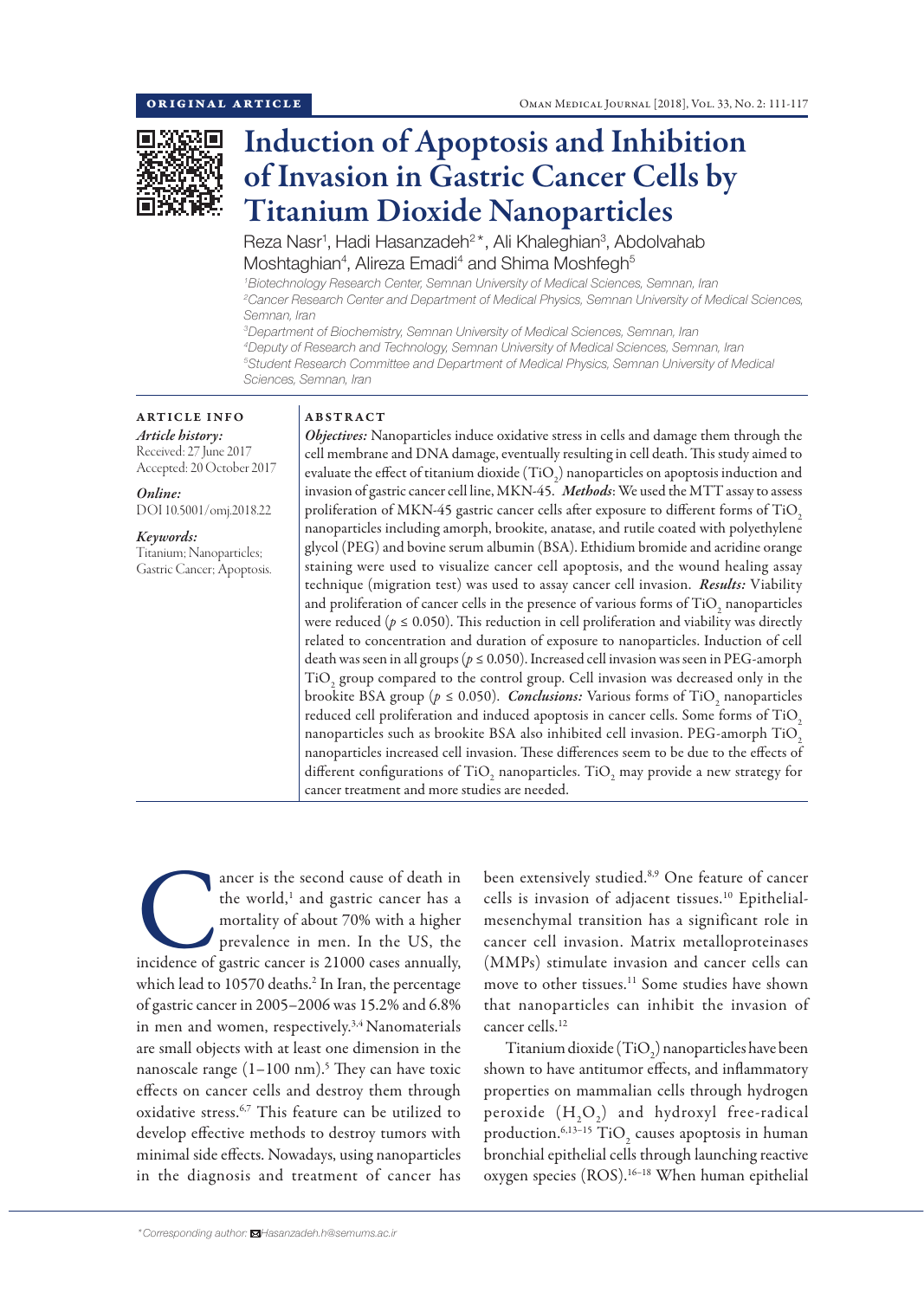cell lines were exposed to  $\rm TiO_2$  nanoparticles there was increased expression of Bax, cytochrome C and P53 proteins and a reduction of anti-apoptosis B-cell lymphoma (BCL2), which eventually led to apoptosis in these cells. In addition, the expression level of caspase-9 increased, but the expression of caspase-8 did not change. This suggests that TiO2 acts through an intrinsic pathway to cause apoptosis in human epithelial cells.16

We sought to determine the effect of TiO2 nanoparticles on apoptosis and invasion of gastric cancer cell line, MKN-45. We used the MTT assay and a wound healing assay to assess invasion and acridine orange and ethidium bromide (AO/EB) staining to test cell death. We used seven different TiO2 structures: Polyethylene glycol (PEG)-amorph  $TiO<sub>2</sub>$ , amorph  $TiO<sub>2</sub>$ , PEG-brookite, rutile, anatase, amorph bovine serum albumin (BSA), and brookite BSA. Anatase and rutile are two important TiO2 structures. Rutile is more stable and bigger than anatase.19 All nanoparticles were used at different concentrations (0, 10, 20, 30, 40, and 50 μg/mL), and the cells were exposed to the nanoparticles for 24, 48, and 72 hours).

## METHODS

Human gastric cancer cell line MKN-45 (NCBI No.C615) was purchased from Iran Pasteur Institute. The cells were cultured in RPMI 1640 (Gibco, Invitrogen GmbH, Darmstadt, Germany) included 10% fetal bovine serum (Gibco, Invitrogen GmbH, Darmstadt, Germany), 100 unit/mL penicillin and 100 μg/mL streptomycin at 37 °C in a humidified incubator with 5%  $\mathrm{CO}_2$ . Amorph, brookite, anatase, and rutile forms of  $\text{TiO}_2$  nanoparticles (Grafen Chemical Industries, Ankara, Turkey) were coated with PEG and BSA.

We used the MTT assay to examine cell survival. MKN-45 cells were seeded in a flask; when the concentration reached to 60%, cells were trypsinized and moved to a 96 well plate. Each well contained 5000 cells in 200 µL RPMI 1640 medium. Cells were cultured for 24 hours after which they were exposed to the nanoparticles. Different concentrations of nanoparticles (0, 10, 20, 30, 40, and 50 μg/mL) were used for three different times (24, 48, and 72 hours). On the day of testing, 20 μL of MTT reagent was added to cells and the contents of each well were replaced with 100 μL dimethyl sulfoxide. Absorbance



in each well at 570 nm was recorded using the Elisa reader system (Rayto software). Each experiment was triplicated. The results of the MTT assay were used to calculate the 50% inhibitory concentration (IC50).

MKN-45 cells were seeded in six-well plates and incubated with nanoparticles at the IC50 value for 48 hours. AO/EB reagent at 100 μg/mL was prepared, and cells were trypsinized and stained with 100 μL of AO/EB solution for 15 minutes and washed twice with phosphate buffered saline (PBS) solution and assessed by fluorescence microscopy. Green color indicated live cells, red represented apoptotic cell, and orange indicated necrotic cells.

A wound healing assay to examine the migration of MKN-45 cells was done. MKN-45 cells were seeded in six-well plates. After 24 hours, the center of well was scraped with a sterile micropipette tip to make a straight scratch with the same width. Each well was washed with PBS solution, and MKN-45 cells were exposed to  $TiO_2$  nanoparticles (at the IC50 value) and moved to an incubator for 48 hours. Wound closure was recorded with an inverted microscope.

Each assay was triplicated, and data expressed as the mean. Statistical analyses were performed using SPSS Statistics (SPSS Inc. Released 2008. SPSS Statistics for Windows, Version 17.0. Chicago: SPSS Inc.). Graphs were prepared using Microsoft Excel 2007. After normality and homogeneity evaluation of variables, analysis of variance (ANOVA) was done with a 95% confidence interval ( $p \le 0.050$ ); Tukey's test was used for multiple comparisons.

## RESULTS

MKN-45 cells were exposed to various forms of  $TiO<sub>2</sub>$ , and cell viability at 24, 48, and 72 hours with different concentrations of nanoparticles was evaluated using MTT [Figure 1]. In the PEG-amorph  $\rm TiO_2$  nanoparticles group, increasing concentration and exposure time led to an increase in cell toxicity ( $p \le 0.050$ ). For PEG-amorph TiO<sub>2</sub>, the most toxic effect of nanoparticles was at concentrations of 50 μg/mL at 24, 48 and 72 hours. In the amorph  $\rm TiO_2$  group, nanoparticle toxicity was the highest at a concentration of 30 μg/mL for 72 hours. In the PEG-brookite group, the highest toxicity levels on cancer cells were observed at 40 μg/mL for 72 hours. In rutile, anatase, amorph BSA and brookite BSA groups, the highest toxicity to cancer cells was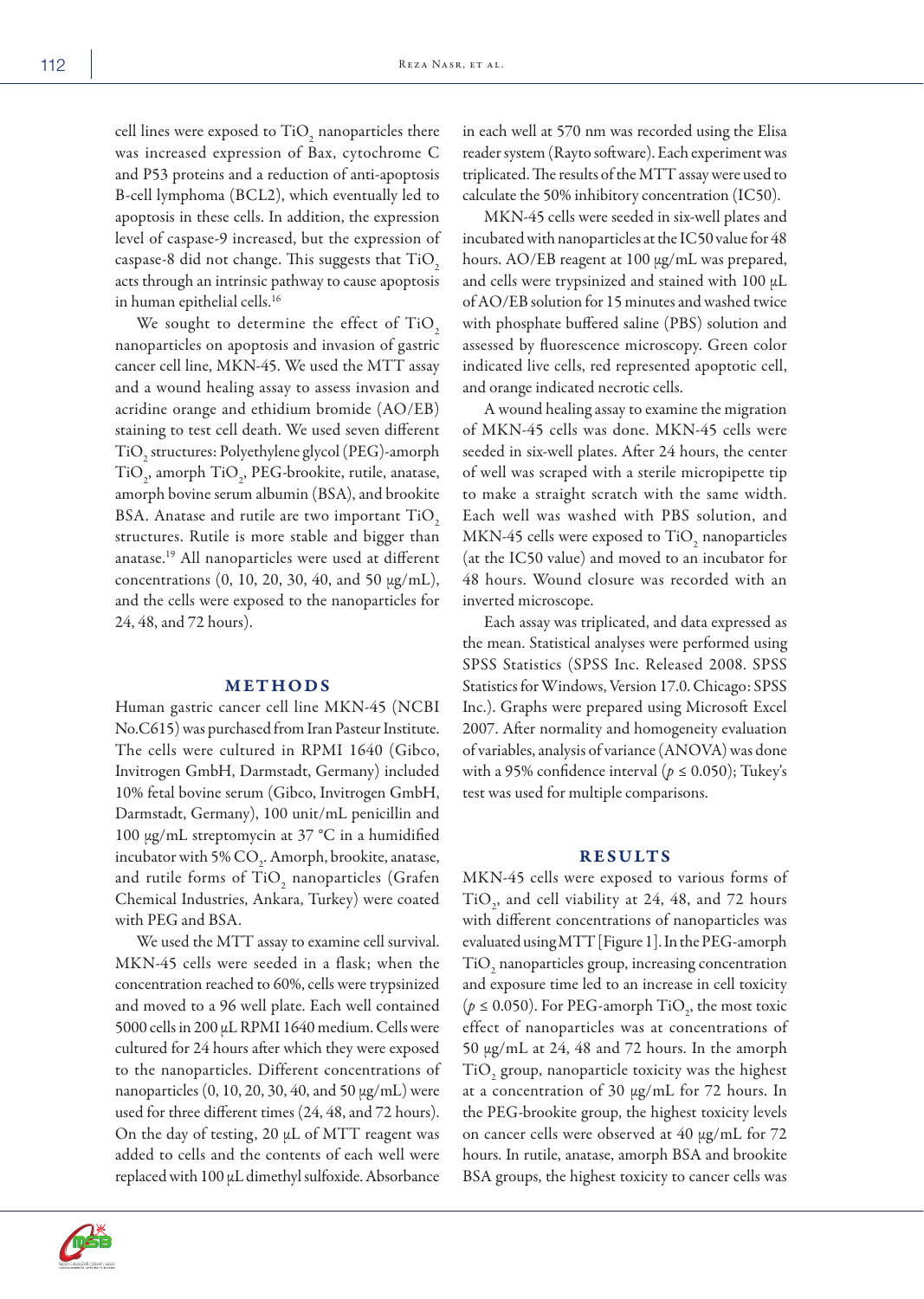

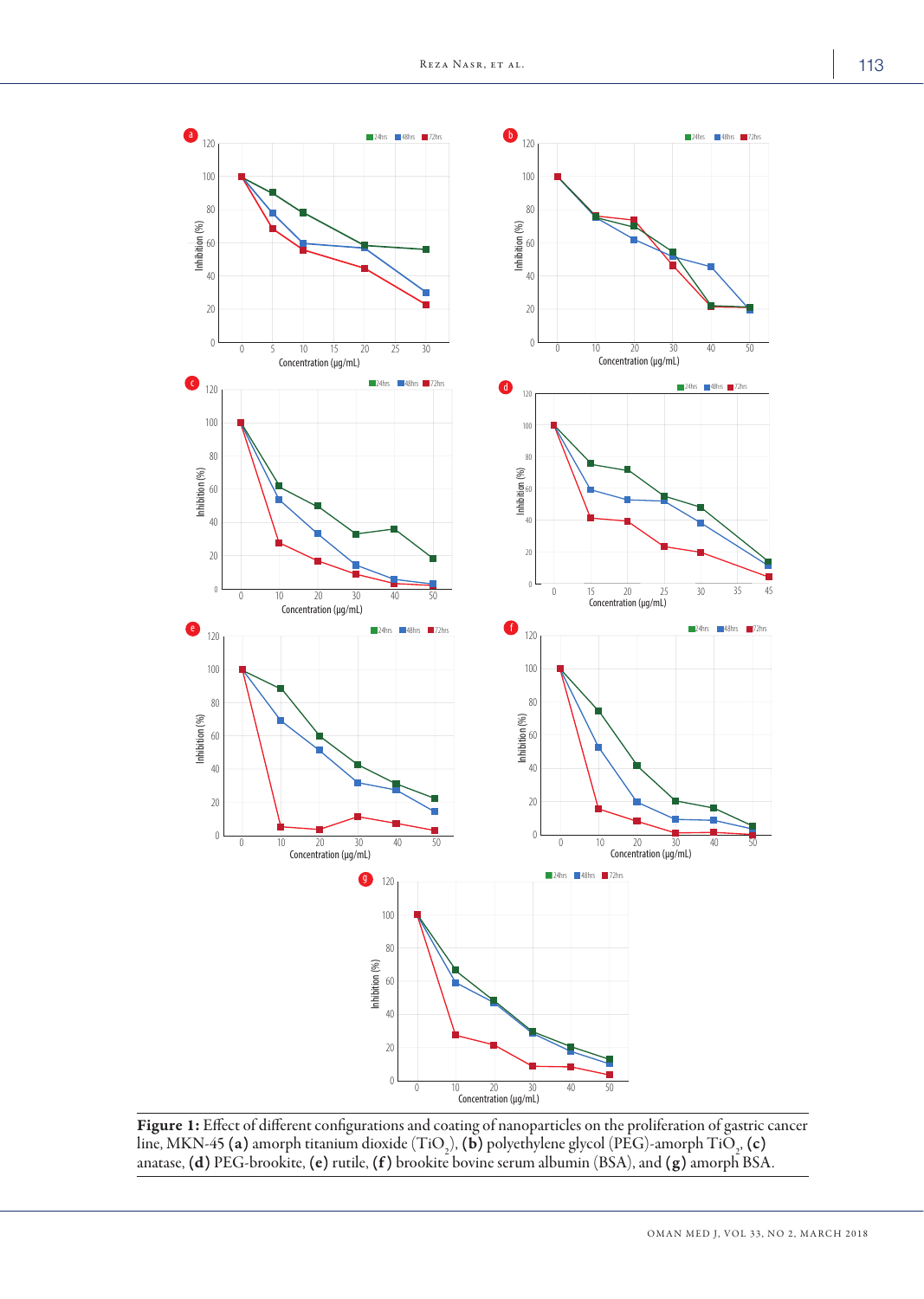

Figure 2: Induction of apoptosis in cancer cells after exposure to different configurations and coatings of nanoparticles for 48 hours. In all groups, the concentration used was the 50% inhibitory concentration (IC50) value. Apoptosis, left (control), and right (IC50 dose at 48 hours). Green color indicated live cells, red apoptotic cells and orange necrotic cells. (a) polyethylene glycol (PEG)-brookite, (b) amorph titanium oxide  $(TiO<sub>2</sub>)$ , (c) PEG-amorph TiO<sub>2</sub>, (d) rutile, (e) anatase, (f) brookite bovine serum albumin (BSA), and (g) amorph BSA.

at a concentration of 50 μg/mL nanoparticles for 72 hours.

Nanoparticles caused cell death in the MKN-45 cancer cells. In previous studies, nanoparticles caused cell death by activating the intrinsic apoptotic pathway.16 Apoptosis in MKN-45 cells was tested using AO/EB staining [Figure 2]. After exposure to TiO<sub>2</sub> nanoparticles, we saw cell death ( $p \le 0.050$ ). In all cases, the nanoparticles concentration was 50 μg/mL and MKN-45 cells were exposed to nanoparticles for 48 hours. The percentages of apoptotic and live cells in the control group were 10.0% and 90.0%, respectively, and the percentages of apoptotic and live cells following exposure to  $TiO_2$  nanoparticles are given in Table 1.

Invasion of cancer cells after exposure to nanoparticles was evaluated using wound healing assay. We saw an increase in cell invasion in the PEG-amorph  $\rm TiO_2$  group compared to the control Table 1: The percentage of apoptotic and live cells following exposure to titanium oxide  $(TiO_2)$ nanoparticles.

| Nanoparticle<br>type    | Apoptotic cells,<br>$\%$ | Live cells,<br>$\%$ |
|-------------------------|--------------------------|---------------------|
| Control                 | 10.0                     | 90.0                |
| PEG-amorph TiO,         | 40.0                     | 60.0                |
| Amorph TiO <sub>2</sub> | 75.0                     | 25.0                |
| PEG-brookite            | 72.0                     | 28.0                |
| Rutile                  | 75.0                     | 25.0                |
| Anatase                 | 40.0                     | 60.0                |
| Amorph BSA              | 80.0                     | 20.0                |
| <b>Brookite BSA</b>     | 85.0                     | 15.0                |
|                         |                          |                     |

*PEG: polyethylene glycol; BSA: bovine serum albumin.*

group, and a decrease in cell invasion in the brookite BSA group ( $p \leq 0.050$ ). Our results suggest that different configurations of nanoparticles have

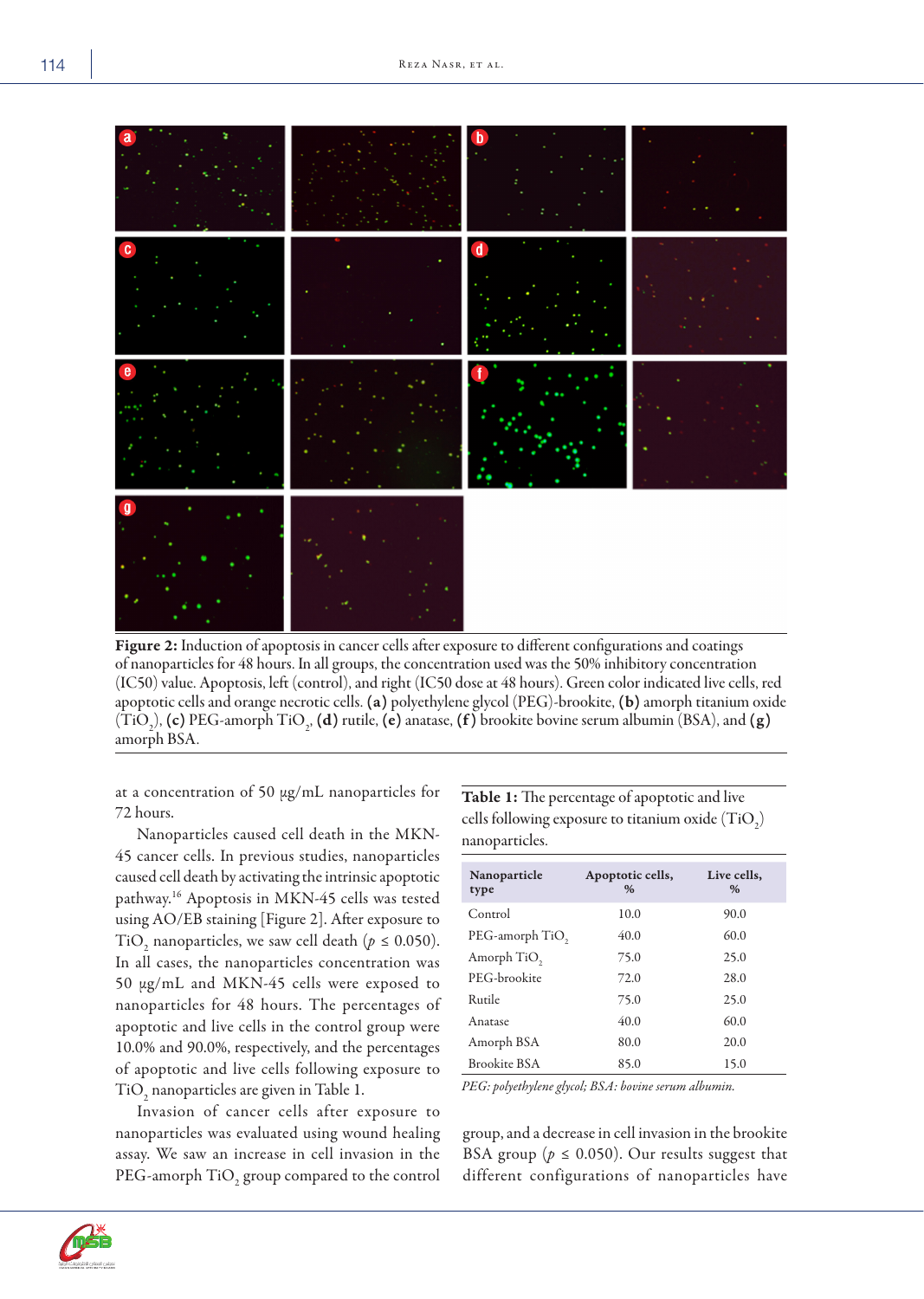

Figure 3: Effects of different configurations and coatings of nanoparticles on cell invasion. In all groups, concentration was 50% inhibitory concentration (IC50) and cells were exposed to nanoparticles for 48 hours. Migration test (qualitative test) left (control) and right (IC50 dose at 48 hours). (a) polyethylene glycol (PEG)-amorph titanium oxide (TiO<sub>2</sub>), **(b)** rutile, **(c)** amorph TiO<sub>2</sub>, **(d)** anatase, **(e)** PEG-brookite, **(f)** amorph (bovine serum albumin) BSA, and (g) brookite BSA.

different effects on cancer cell invasion. We saw no significant changes when using amorph  $\text{TiO}_2$ , PEG-brookite, rutile, anatase, and amorph BSA nanoparticles [Figure 3].

## DISCUSSION

We studied the effect of TiO<sub>2</sub> nanoparticles on gastric cancer cell line MKN-45. Different configurations and different coatings of nanoparticles were used. Cell proliferation was significantly decreased in all nanoparticle groups. The reduced proliferation and increased concentration and nanoparticle exposure time have a direct relationship.

In the rutile and brookite BSA groups, the cell death rate was higher ( $p \leq 0.050$ ), which shows the greater impact on the induction of apoptosis in these configurations. Cell invasion declined only in the brookite BSA group. Some nanomaterials can prevent metastasis and invasion of cancer cells through inhibition of matrix metalloproteinase; these nanoparticles such as gadolinium metallofullerenol prevent MMP enzymes production.20

Nanotechnology has been introduced as a new tool for the treatment of diseases like cancer.<sup>21</sup> Nanomaterials can be used for cancer detection and imaging.22 Nanomaterials are used as vector for drug delivery for cancer treatment.<sup>23</sup> For example, gold nanoparticles can be implemented as drug carriers in cancer treatment.<sup>24</sup> Nanomaterials are also used in gene therapy as a carrier for DNA and RNA.<sup>25</sup>

Some nanomaterials selectively target cancer cells. For example, zinc oxide nanoparticles (ZnO) have toxic effects on human myeloblastic leukemia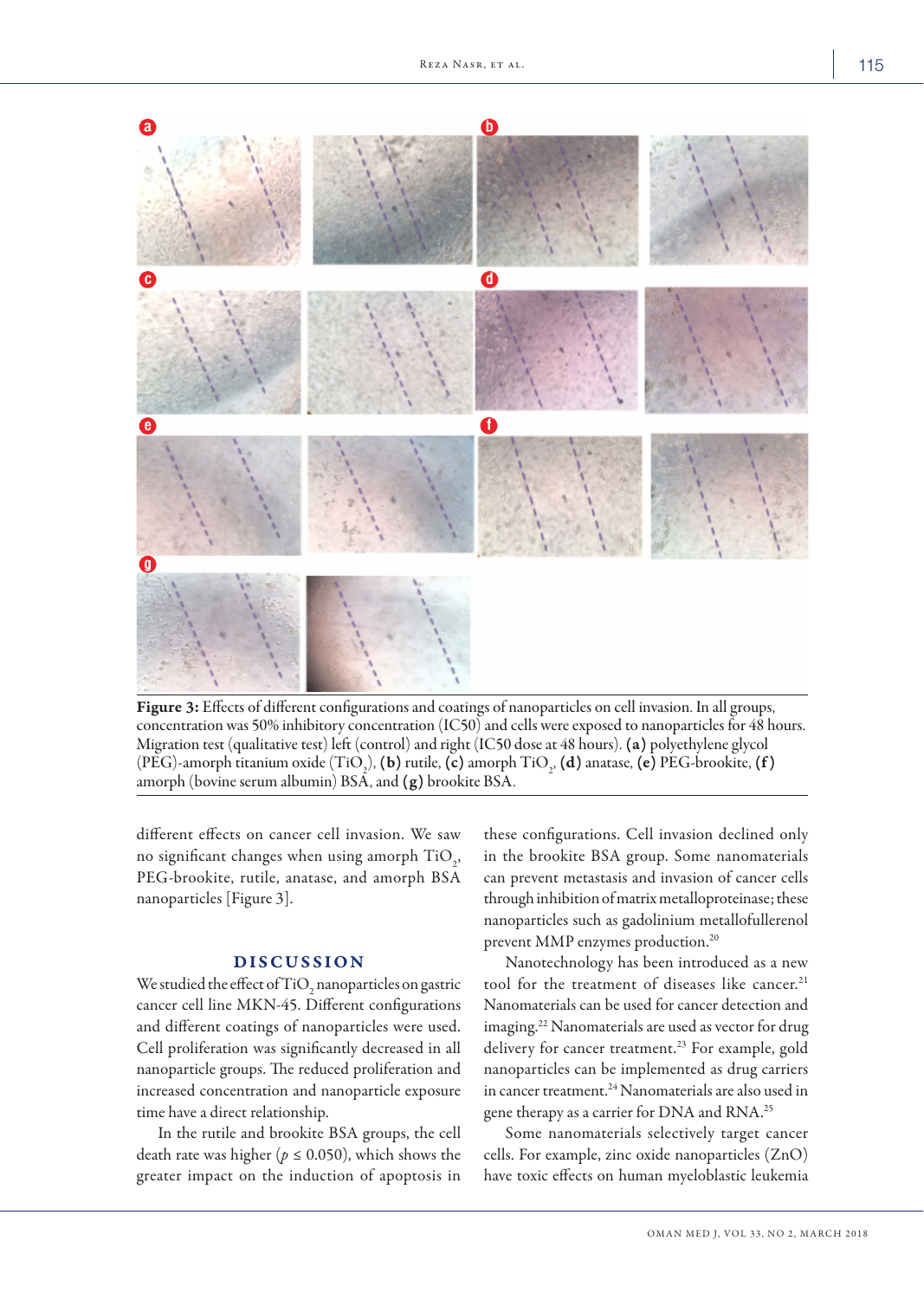cells (HL60) more than normal peripheral blood mononuclear cells. This is a therapeutic benefit for using nanomaterials in cancer treatment since common chemotherapy drugs cannot distinguish cancerous and healthy cells and causes side effects. ZnO nanoparticles induce apoptosis in cancer cells by creating free oxygen radicals.<sup>26</sup>

 $\rm TiO_2$  is a kind of metallic nanomaterials and has special chemical characteristics. Ti $O_{\frac{1}{2}}$  has several forms with different chemical and physical properties.  $\mathrm{TiO}_2$  interacts with water molecules inside cells and creates free radicals, especially ROS.<sup>22</sup> Free radicals damage DNA and cell membrane leading to cell death.<sup>6</sup>

It has shown that  $\rm TiO_2$  nanoparticles can enhance the sensitivity of tumor cells to radiation therapy through ROS production in vivo<sup>19</sup> and they have the potential to be implemented in the near future in clinical trials.

 $\rm TiO_2$  nanoparticles have antitumor properties. $^{21}$ Research shows that  $TiO_2$  nanoparticles are environmentally friendly and have low toxicity in vivo and in vitro as they have several industrial applications.27 In addition to the low toxicity, nanoparticles can be controlled in term of size and charge. Also, nanoparticles have low off-target toxicity, and therefore, are useful for cancer therapy.28 Nanoparticles can act as a carrier in tumor therapy. Nanoparticles protect drugs from degradation and prolong drug circulation time in body.29

## **CONCLUSION**

Different forms of  $\rm TiO_{_2}$  nanoparticles reduce cell proliferation and viability in gastric cancer cells. The inhibitory effect was enhanced by increasing the nanoparticle concentration and exposure time. As nanoparticles induced cell death in cancer cells and decreased cell invasion in the brookite BSA group. Brookite BSA has the most inhibitory effect on cancer cells, and we suggest that this group be investigated further in in vivo models. According to these results,  $\rm TiO_2$  nanoparticles have the potential to be used as a new therapeutic agent for cancer treatment in the future.

#### *Disclosure*

The authors declared no conflicts of interest. No funding was received for this study.

#### *Acknowledgements*

We would like to thank the deputy of research and student research committee of Semnan University of Medical Sciences for providing facilities to this work.

### **REFERENCES**

- 1. Jemal A, Bray F, Center MM, Ferlay J, Ward E, Forman D. Global cancer statistics. CA Cancer J Clin 2011 Mar-Apr;61(2):69-90.
- 2. Jemal A, Siegel R, Xu J, Ward E. Cancer statistics, 2010. CA Cancer J Clin 2010 Sep-Oct;60(5):277-300.
- 3. Kolahdoozan S, Sadjadi A, Radmard AR, Khademi H. Five common cancers in Iran. Arch Iran Med 2010 Mar; 13(2): 143-146.
- 4. Dolat E, Hasanzadeh H, Tavirany MR, Semnani V, Arfaee AJ, Seyyedi S, et al. Evaluation of radio-sensitizing effect of TiO2 nanoparticles on human gastric cancer cell line. Journal of Ilam University of Medical Sciences 2013;20(5):121-128.
- 5. Esmaeillou M, Moharamnejad M, Hsankhani R, Tehrani AA, Maadi H. Toxicity of ZnO nanoparticles in healthy adult mice. Environ Toxicol Pharmacol 2013 Jan;35(1):67- 71.
- 6. Rezaei-Tavirani M, Dolat E, Hasanzadeh H, Seyyedi S-S, Semnani V, Sobhi S. TiO2 nanoparticle as a sensitizer drug in radiotherapy: in vitro study. Iran J Cancer Prev 2013;6:37-44.
- 7. Sharma V, Shukla RK, Saxena N, Parmar D, Das M, Dhawan A. DNA damaging potential of zinc oxide nanoparticles in human epidermal cells. Toxicol Lett 2009 Mar;185(3):211- 218.
- 8. Ren F, Bhana S, Norman DD, Johnson J, Xu L, Baker DL, et al. Gold nanorods carrying paclitaxel for photothermalchemotherapy of cancer. Bioconjug Chem 2013 Mar; 24(3): 376-386.
- 9. Dolat E, Hasanzadeh H, Tavirany MR, Kashl SH, Arfaee AJ, Seyyedi S-S, et al. Evaluation of synergistic effect of TiO2 nanoparticles and gamma rays on human breast cancer cell line. Journal of Ilam University of Medical Sciences 2013;20(4):223-230.
- 10. Barreto JA, O'Malley W, Kubeil M, Graham B, Stephan H, Spiccia L. Nanomaterials: applications in cancer imaging and therapy. Adv Mater 2011 Mar;23(12):H18-H40.
- 11. Maadi H, Moshtaghian A, Taha MF, Mowla SJ, Kazeroonian A, Haass NK, et al. Multimodal tumor suppression by miR-302 cluster in melanoma and colon cancer. Int J Biochem Cell Biol 2016 Dec;81(Pt A):121-132.
- 12. Veiseh O, Gunn JW, Kievit FM, Sun C, Fang C, Lee JS, et al. Inhibition of tumor-cell invasion with chlorotoxinbound superparamagnetic nanoparticles. Small 2009 Feb;5(2):256-264.
- 13. Kalbacova M, Macak J, Schmidt Stein F, Mierke C, Schmuki P. TiO2 nanotubes: photocatalyst for cancer cell killing. physica status solidi (RRL). Phys Status Solidi Rapid Res Lett 2008;2(4):194-196.
- 14. Seo JW, Chung H, Kim MY, Lee J, Choi IH, Cheon J. Development of water-soluble single-crystalline TiO2 nanoparticles for photocatalytic cancer-cell treatment. Small 2007 May;3(5):850-853.
- 15. Thai SF, Wallace KA, Jones CP, Ren H, Prasad RY, Ward WO, et al. Signaling Pathways and MicroRNA Changes in Nano-TiO2 Treated Human Lung Epithelial (BEAS-2B) Cells. J Nanosci Nanotechnol 2015 Jan;15(1):492-503.
- 16. Shi Y, Wang F, He J, Yadav S, Wang H. Titanium dioxide nanoparticles cause apoptosis in BEAS-2B cells through the caspase 8/t-Bid-independent mitochondrial pathway. Toxicol Lett 2010 Jun;196(1):21-27.
- 17. Nair P, Lu M, Petersen S, Ashkenazi A. Apoptosis initiation through the cell-extrinsic pathway. Methods Enzymol 2014;544:99-128.
- 18. Palchaudhuri R, Lambrecht MJ, Botham RC, Partlow KC,